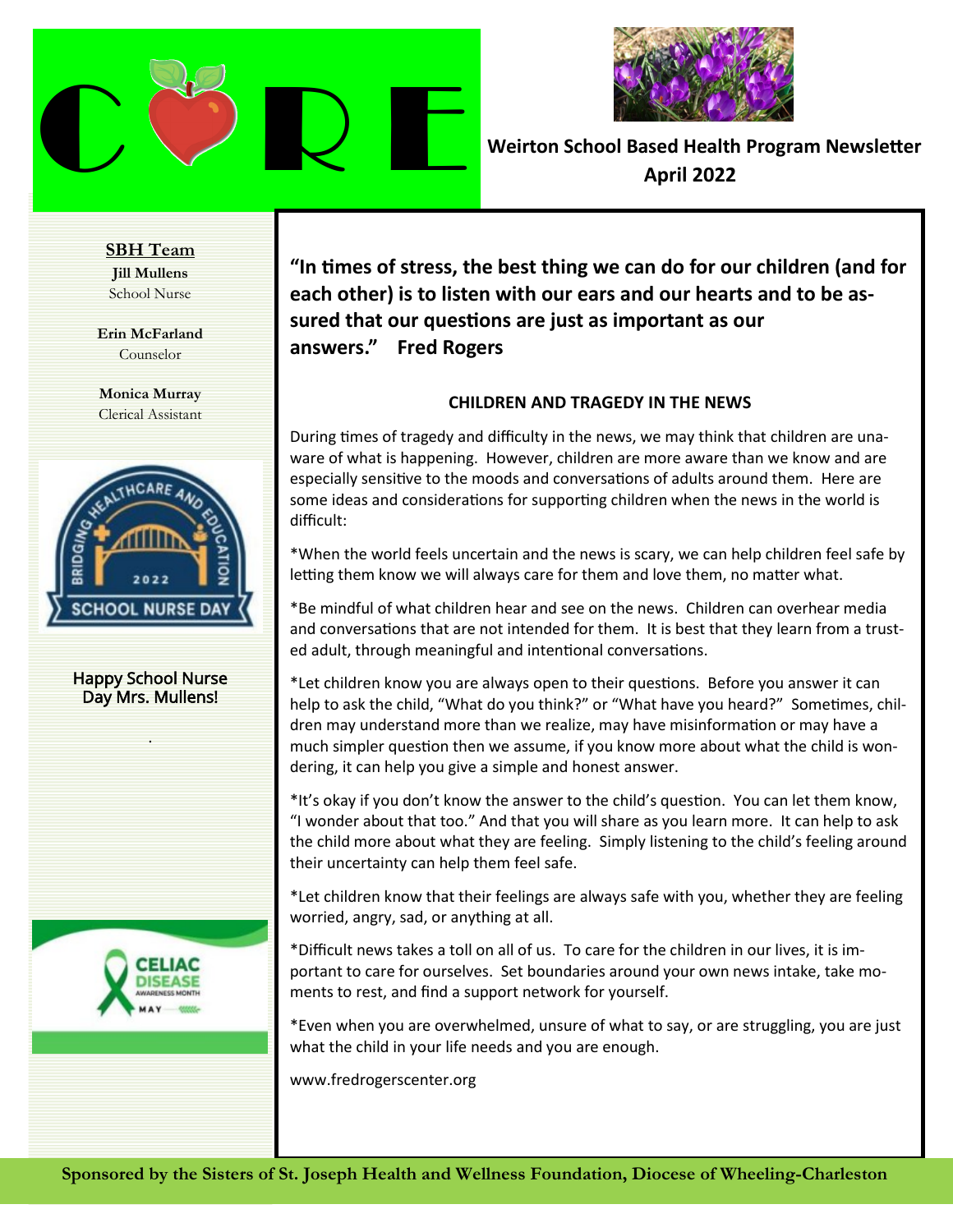

#### **GIRLS ON THE RUN is in Full Swing!!**

We are over half way through the season and what a team we have!! The 12 girls on our team have been working so hard training for the 5k all the while developing life skills – which are known as the 5  $C's + 1$  (i.e., confidence, competence, caring, connection, and character + contribution). Each day the curriculum focuses on one or more of these life skills and at the end of the program the girls will feel greater confidence in who they are!! The girls also develop strength of character as they gain awareness of their ability to intentionally choose actions that demonstrate respect and responsibility towards themselves and **o**others.

Soon we will begin working on our Community Impact Project, which is a key element in the Girls on the Run curriculum. First it provides an opportunity for the girls to use skills they have developed and enhanced over the course of the program. The project also provides an opportunity for the girls to apply effort over time toward a goal. Finally, the design of the project is completely driven by the team.

Our GOTR team is so excited to participate in the Girls on the Run 5K event next month at Morgantown, WV. This celebratory, non-competitive event is the culminating experience of the curriculum. The girls have been setting goals over the course of the program which help prepare them for the final event. Completing the 5K gives the girls a tangible understanding of the confidence that comes through accomplishment as well as a framework for setting and achieving life goals. We are so proud of our girls! **GO ST. PAUL SCHOOL GOTR!!!**

### **Put Away the Salt**

The daily recommended amount of salt varies by age: less than 1,900 mg for 4-8 –yearolds, and less than 2,200 mg for 9-12-year olds. What people often don't realize is that salt is an acquired taste. If your child gets used to having less salt, eventually they won't want salty foods anyway-it won't taste good to them.

To start that path, try to limit foods like these: fast food, canned soups, chips, packaged meals, bacon, processed meats and soy sauce. Rinse canned vegetables to remove extra salt, and look for items market "no salt added" or "low sodium".





### **Frozen Yogurt Bites**

Here's a healthy treat that's fun to make and eat. Line a baking sheet with parchment paper. Pour any flavor of nonfat or low-fat yogurt into a zipper bag, seal, and snip off a bottom corner. Let your child squeeze dots of yogurt onto the pan. Freeze until solid and ENJOY!

## **Let's Go Outside**

Now that spring is upon us, start with a healthy routine….**go outside every day!!** Being outside naturally gets kids moving. Your child is likely to run around, explore new places, ride a bike, or toss a ball around. Whatever he does, he'll be working toward the 60 minutes of daily physical activity that's recommended for good health.